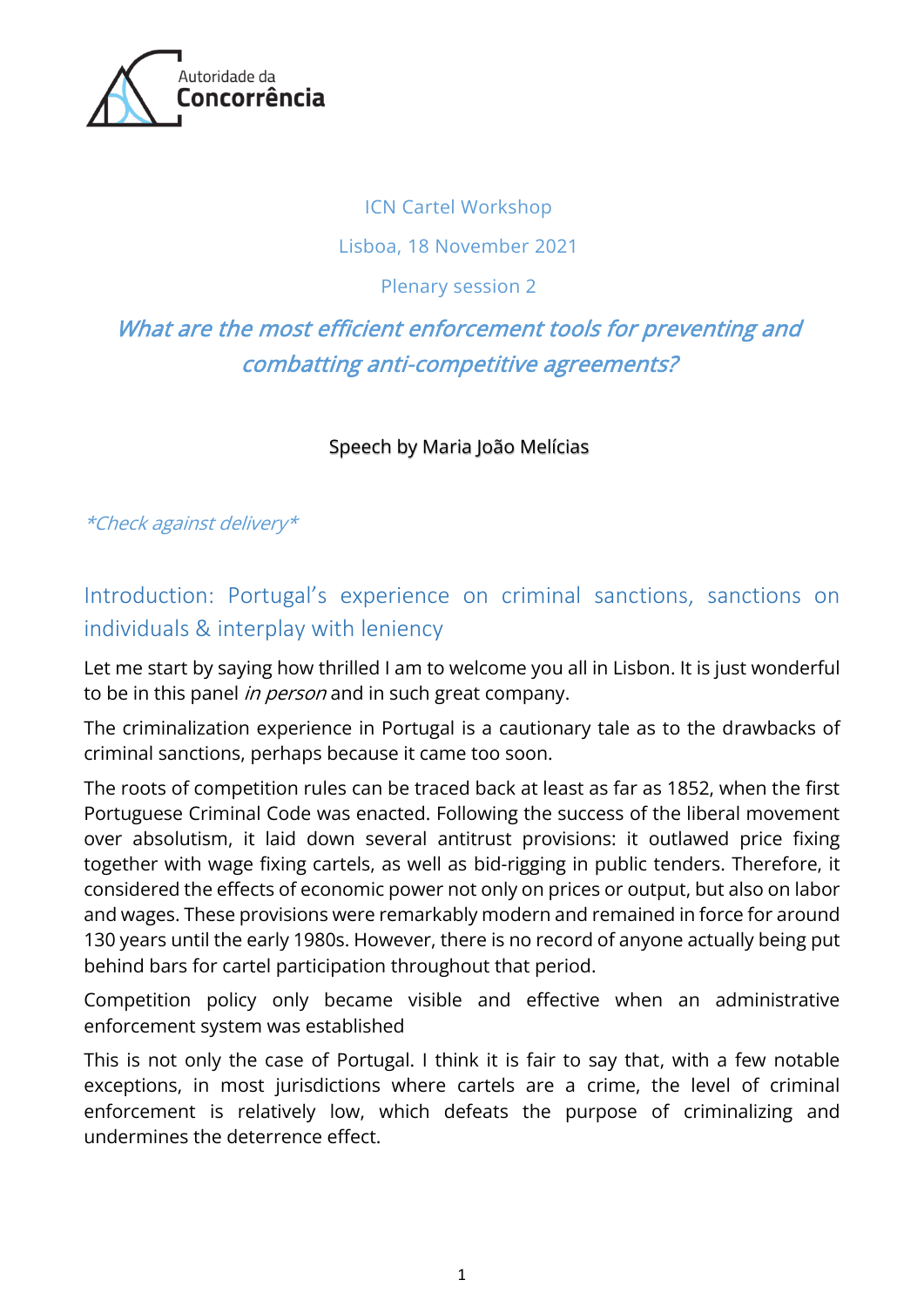

More importantly, criminalizing cartels requires a proper interplay between criminal sanctions and leniency, that is to say, it becomes imperative to protect individuals which cooperate under leniency programs from criminal prosecution. This is one of the key goals envisaged by ECN+ Directive. But this interplay may not be easy to reach, at least within jurisdictions, like the Portuguese, which do not accommodate a similar immunity program in the criminal sphere.

More importantly, decriminalization in Portugal therefore seems to have been prompted not by the idea that cartels are less harmful to society than other forms of business crime, but more by the perception that incarcerating individuals was insufficient to deter this type of antitrust evil. We know that criminal sanctions bring an additional layer of complexity to the proceedings, due for example to coordination issues between different responsible authorities, which may lead to lengthier investigations, more administrative costs and, ultimately, to under enforcement.

Instead, there are other enforcement tools or intermediate solutions that may achieve similar results in terms of deterrence, because of their reputational effects on individuals, but without the drawbacks of criminalization, notably monetary sanctions on companies and individuals.

In Portugal, managers and board members, i.e. those that are in a position of leadership within their organization, may be subject to individual fines, not only when they personally commit an infringement, but also if they knew or ought to know of the existence of the infringement in their organization and did not take measures to terminate it immediately. Such as in the case of undertakings, individuals may be fined up to 10% of their annual income.

The AdC has been consistently using this deterrence tool in recent times. We have already imposed fines on a total of 36 board members and managers in 10 different antitrust cases.

Though our competition law does not provide for directors' disqualification and therefore the AdC does not hold the power to remove or suspend individuals from their functions, directors are not immune from this type of outcome when they work in a sector that is subject to financial supervision, such as banking or insurance. Indeed, financial regulators have already considered in fit and proper assessments the fines the AdC has imposed on companies and individuals.

Therefore, even though this administrative sanction is merely monetary in nature, it also carries obvious negative reputational effects and may, under certain circumstances, entail disqualification of the persons concerned by financial supervisors.

Considering that individuals may face administrative sanctions, our leniency program also contemplates the possibility for individuals to come forward and file for leniency to benefit from immunity or a fine reduction. And we find this angle of the leniency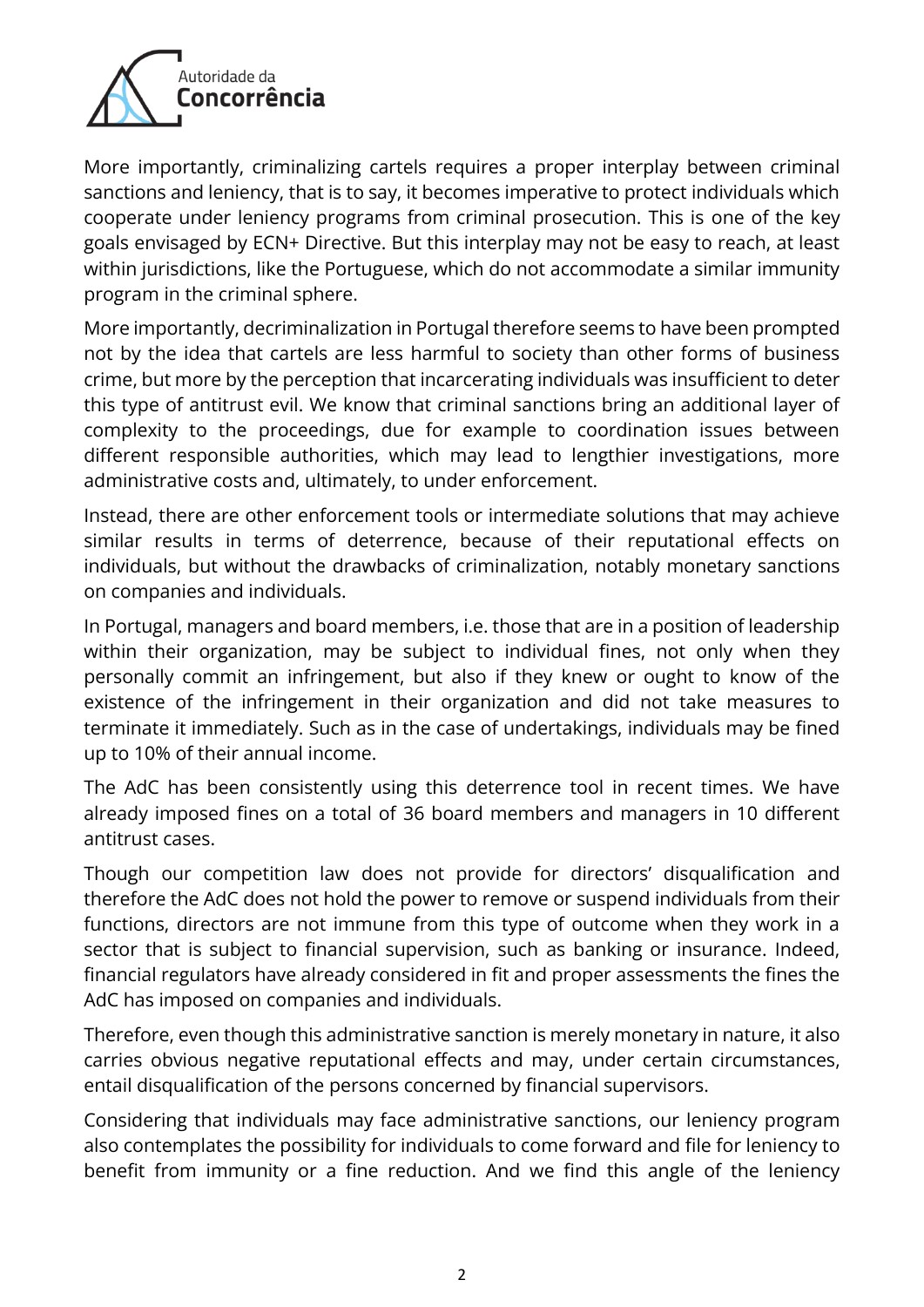

program to be useful. It has been resorted to in the past, typically by disgruntled employees, that had been fired and hold precious information and evidence on the infringement perpetrated by their former employer.

Conversely, when companies themselves file for leniency, their managers and board members may also benefit from immunity or a fine reduction if they fully cooperate with the AdC throughout the investigation. Even when a company is the second to come in, and a fine could in theory be applied to its managers or directors, we have in the past exercised our discretion not to issue charges against these individuals (working for companies that have applied for leniency but did not receive full immunity).

The fact that individuals may face administrative sanctions also creates interesting incentives when it comes to settlements. Once individuals are sent a charge sheet/ statement of objections, we have found that this encourages companies to volunteer for settlement talks, in order to reduce fines and mitigate reputational effects, both with regard to the companies themselves and their managers.

In short, we find that the possibility to impose administrative sanctions on individuals renders or competition law toolbox more complete, in that it provides additional deterrence also while creating further incentives for companies to resort to leniency and settlements.

## Parental liability as complementary or alternative tool to sanctions on individuals

Parental liability can also be an important enforcement tool that may be used in tandem or as an alternative tool to sanctions on individuals.

It is a well-known fact that antitrust rules refer to the activities of undertakings – these are the subjects of competition law. One single undertaking, within the meaning of EU competition rules, may be comprised of several legal entities, namely, in the quite common case of a group of companies. This is an economic notion, sometimes called "single economic unit" or "enterprise entity" doctrine.

However, when the undertaking is a group of companies, one needs to identify which legal entities within an undertaking can be held liable. Because it was important to fix this sort of mismatch between the subjects of competition rules, which is an economic notion, and liability, which is imputable to legal persons, the European Court of Justice (ECJ), developed the parental liability doctrine, according to which both the legal entity whose employees have directly committed an antitrust infringement and any of its parent companies that have exercised decisive influence over that entity's business during the infringement may be held joint and severally liable for such an infringement and the payment of the resulting fine.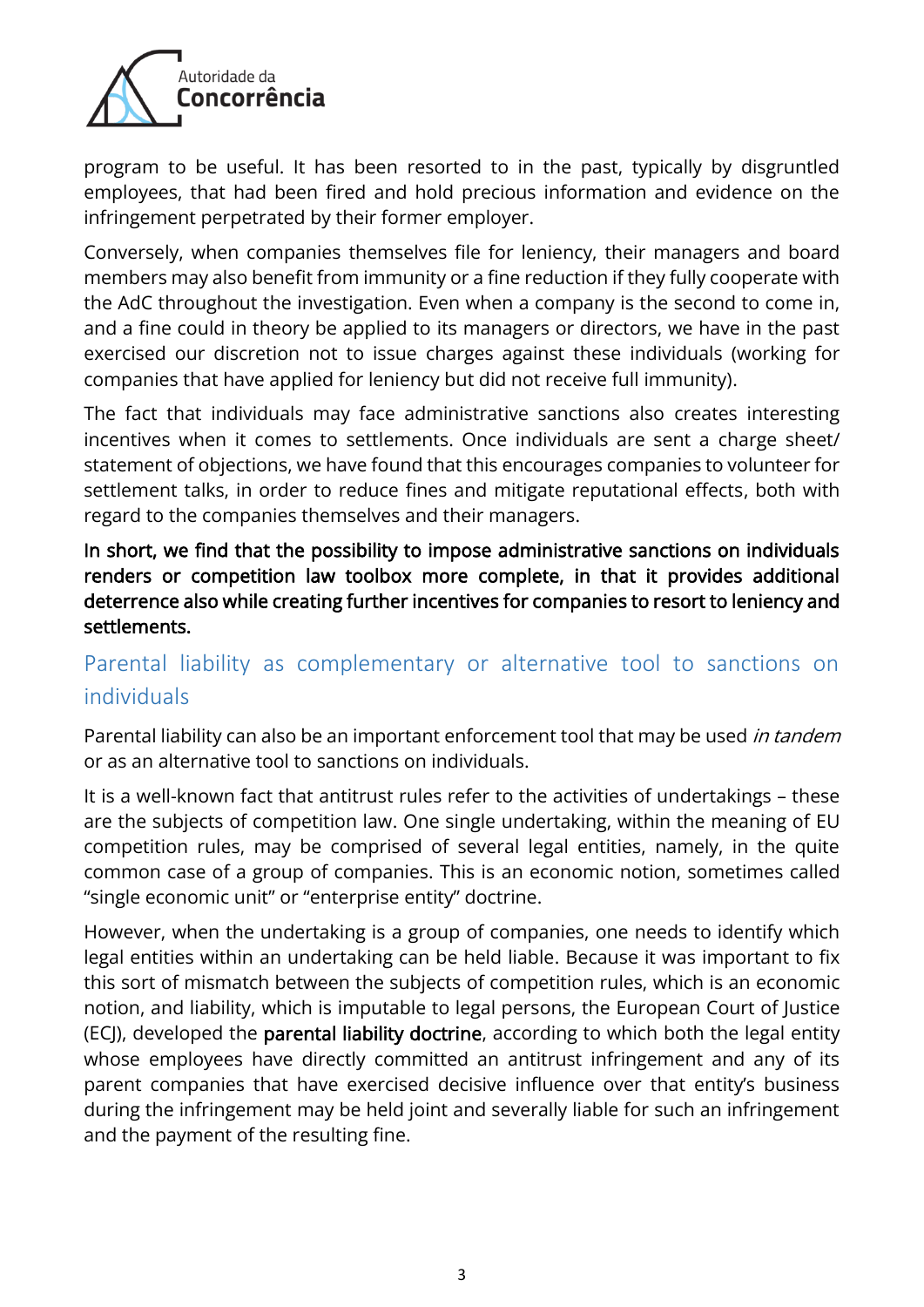

Additionally, there is a rebuttable presumption that a parent company holding all or almost all the share capital in a subsidiary exercises decisive influence over this entity's business and therefore may also be held liable. In effect, the parent and/or the subsidiary will be in a much better position than a competition agency to provide evidence on the internal organization links within a group, in order to refute that presumption.

In this regard, the creativity and activism of the ECJ are noteworthy, because this doctrine was developed on the basis of this simple word "undertaking". This legal theory is equally valid, pursuant to the ECJ's case law, when it comes to private enforcement and is codified I Portugal's private enforcement regime.

There sound policy reasons underlying parental liability, which are important to recall:

First, there is a need to ensure appropriate levels of deterrence, particularly for larger conglomerates, because the legal caps of the applicable fines will be calculated on the basis of worldwide turnover of all the legal entities that comprise the undertaking in question, which is the logical approach when we are referring the same "undertaking.", and not on the basis of the turnover of one legal entity alone;

Second, by expanding the group of companies that can be held liable, society will avoid difficulties and additional costs in collecting fines, besides limiting the risks of insolvency, which would obviously be socially undesirable, since fines may be enforced against parent companies as well, that have deeper pockets than its subsidiaries.

Third, parental liability mitigates the risk that companies engage in opportunistic behavior by circumventing fines through internal restructuring or internal shifts of turnover or assets, which would lead to under enforcement or under deterrence.

Fourth, parent companies will usually reap the benefits of wrongdoing by their subsidiaries, thus making it only fair that they should also share the consequences. Indeed, a strict corporate separateness approach would entail a 'moral hazard' problem.

Finally, and more importantly, parent companies are more willing to effectively supervise their subsidiaries' activities if they are also called to feel the pain. In effect, parental liability leads to an increased risk of recidivism in subsequent decisions, and to more exposure to damage claims. Hence, parental liability encourages effective compliance programs to be applied across organizations, which to a certain extent also reduces monitoring costs for enforcers and society in general.

In light of these reasons, our policy approach in Portugal in recent years has consisted in involving parent companies in antitrust cases whenever feasible and appropriate, on the basis of the notion of undertaking and the ECJ's case law and despite the lack of a clear-cut legal provision detailing the existence of joint and several liability of parent companies for antitrust infringements committed by their subsidiaries.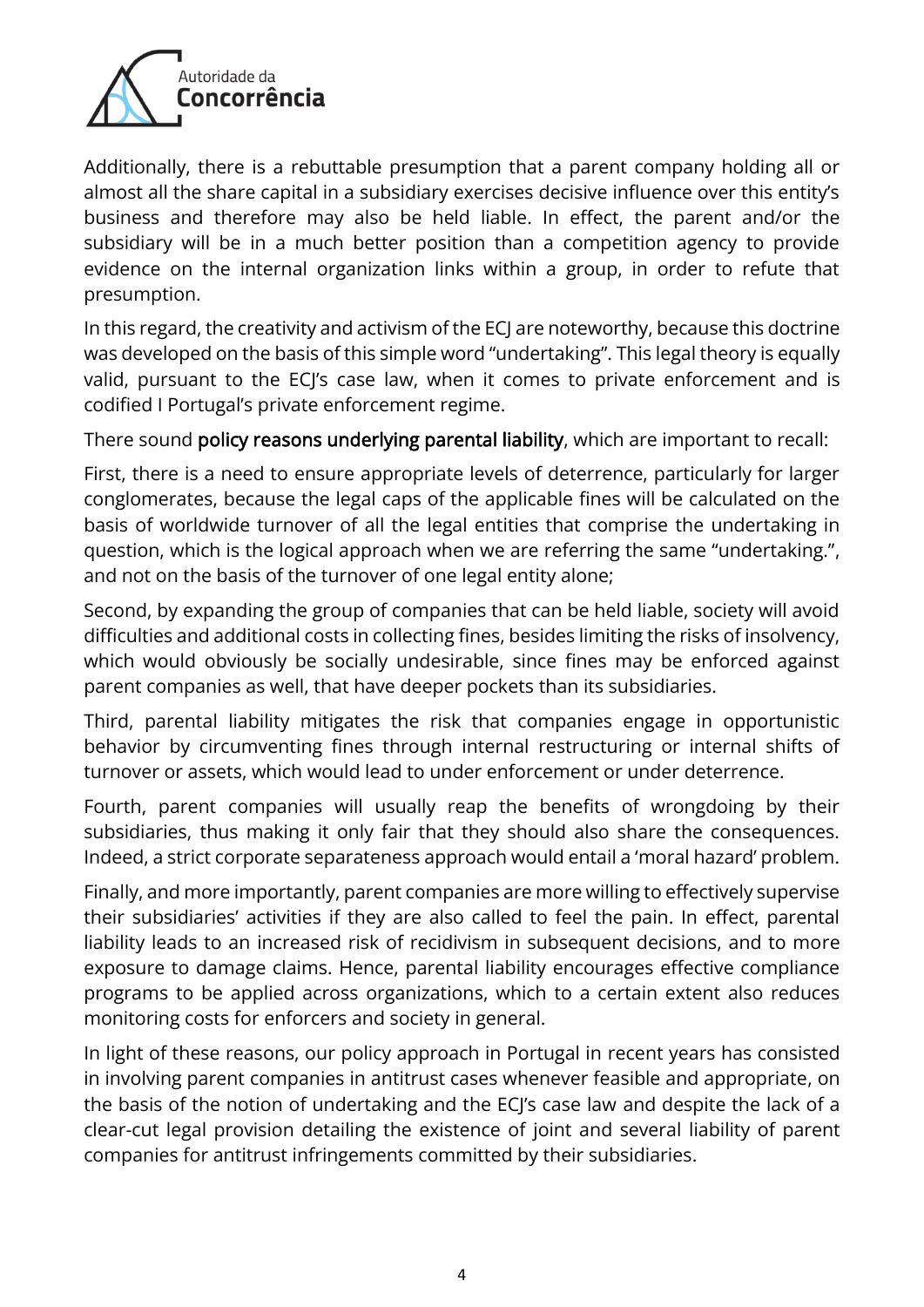

We have been more or less successful in making this case in courts but never giving up... It has been a challenge for certain national courts to accept this doctrine in view of the idea of corporate separateness, together with the principle of personal responsibility of criminal law, which are deeply rooted in the Portuguese constitutional and legal traditions.

The good news is that this doctrine has now been clearly codified in EU legislation, namely in the ECN+ Directive,<sup>1</sup> which is meant to empower the national competition authorities to become more effective enforcers and create a truly common competition enforcement area in the Union.

One aspect that may discourage agencies from resorting to this tool is often the more burdensome "logistics" associated, in that it may require for ex. cross border notifications, which can raise difficulties in practice and lead to lengthier investigations.

However, the ECN+ Directive, besides requiring Member States to establish parental liability in their own national legal systems, it also sets out certain rules on mutual assistance and closer cooperation within the European Competition Network. This includes requests for the notification of documents on a cross-border basis in the course of antitrust investigations, or for the enforcement of decisions imposing fines or periodic penalty payments where the undertaking against which the fine is to be enforced does not have legal presence or sufficient assets in the Member State that has imposed the fine and needs to be enforced in another jurisdiction, for ex. Ireland, Luxembourg or the **Netherlands** 

The ECN+ Directive is thus meant to ensure the smooth seamless functioning across the Union of the decentralized but articulated system of enforcement, which is the European Competition Network, therefore rendering parental liability in the case of multinational companies not only an abstract concept but a material reality.

### The importance of proactive detection tools- whistleblower tool, dawn raids, effective investigation powers

Leniency is a key detection tool, but it is insufficient by itself.

Our leniency numbers are appropriate considering that, unlike other jurisdictions outside the EU, the AdC works together with the European Commission and other European agencies within the ECN, meaning that many leniency applications we receive and which do impact Portuguese consumers, then feed cartel cases that are pursued by the European Commission, when it is considered that the Commission is better positioned to take matters further.

<sup>1</sup> Directive (EU) 2019/1 of the European Parliament and of the Council of 11 December 2018.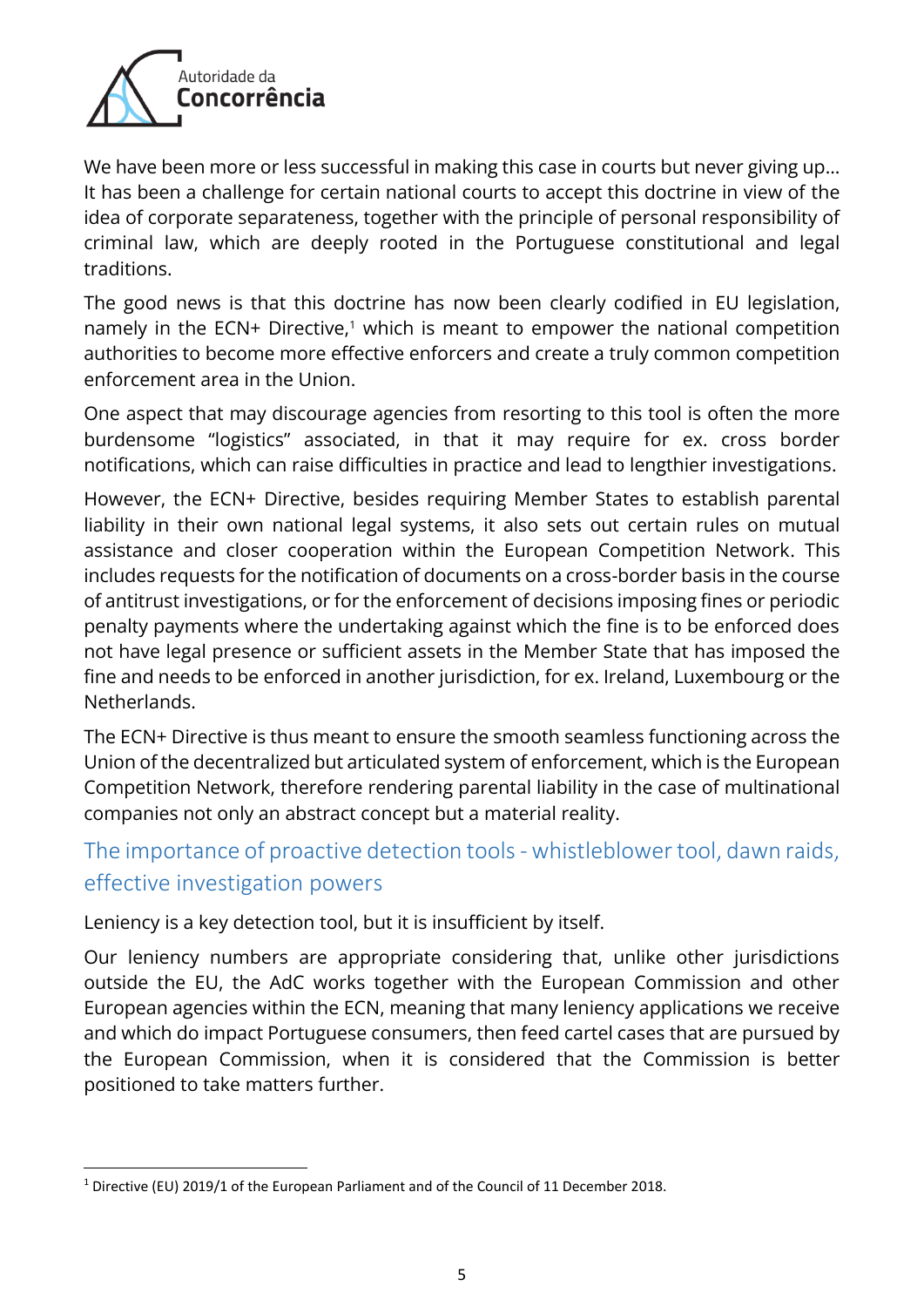

Since the leniency programme came into force in Portugal in 2006 we have received a total of 35 leniency applications, 20 of each relating exclusively to the Portuguese markets. This means that around 16% of eligible cases pursued by the AdC have been prompted or supported by leniency applications.

Therefore, we have always used a range of proactive articulated tools to complement leniency and increase the likelihood of cartel detection. Our consistent approach throughout the years has been about getting out of our comfort zones, leaving the comfort of our offices and literally hit the road to find that hard evidence. I will give you some examples of what we have been doing:

First and foremost, the best incentive for firms to come forward and file for leniency is vigorous enforcement – of course that is the most powerful deterrent of all.

Second, outreach initiatives, which have become a sort of trademark of the AdC. we always had an ongoing advocacy campaign, including our Fair Play campaign, our Guidelines for Business Associations, Fighting Bid-Rigging in Public Procurement campaign, our rounds of seminars with sector regulators and other public entities, our Report on Digital Ecosystems, Big Data and Algorithms, our recent Report and Guide on anticompetitive agreements in the labor market, etc. etc. These outreach initiatives are helpful (i) not only in raising awareness and engaging stakeholders on the benefits of competition and its rules (ii), but also in feeding our enforcement pipeline.

By creating open communication channels between stakeholders and the AdC, this field work has proven to be an important source of solid tipoffs, which together with other sources of intelligence – such as running targeted screens on e-procurement data or information gathered in the course of sector inquiries – has enabled us to actually build cases, target, investigate and sanction anticompetitive behavior, in particular cartels.

By bringing together different sources of intelligence has enable us, without leniency, to build consistent narratives to bring to the public prosecutor and obtain the necessary warrants to raid a number of companies.

To strengthen our actions on the ground with regular dawn raids every year is important in creating a culture of leniency and fear of detection.

We have continued to carry out dawn raids, even during the pandemic. And once you are out there, anything can happen. For example, in some of these occasions we have seized a body of compelling evidence allowing us to open new different investigations. Other times, dawn raids also trigger new leniency applications.

Another fundamental aspect is to interact efficiently with complainants. We have just revamped our website together with our complaints portal which had already been streamlined a few years ago, but we feel we need to go deeper in improving our whistleblower tool. This is one of our objectives KPIs for next year.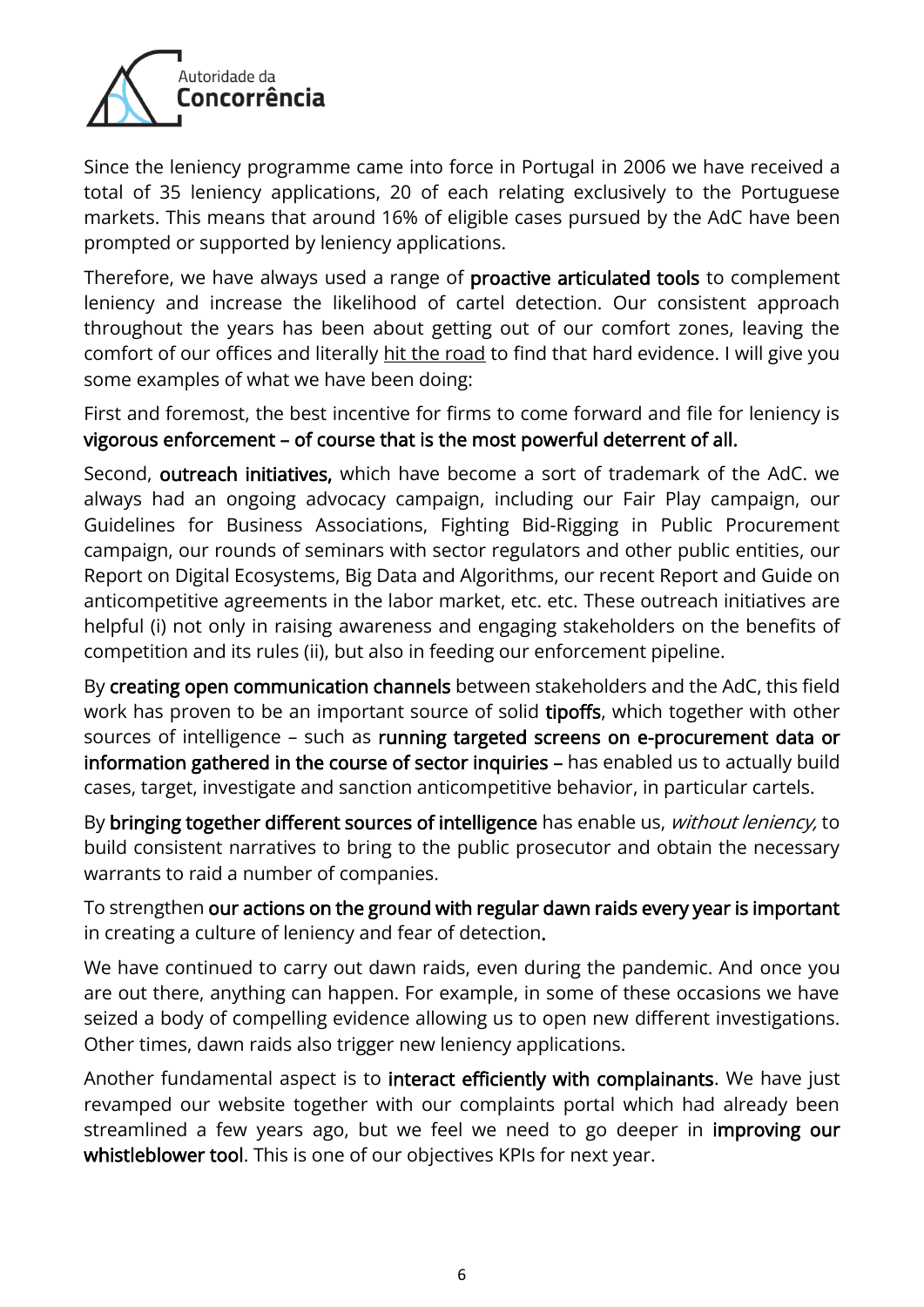

In our experience, the best intelligence can either come from business partners (such as clients or distributors) or disgruntled employees, former or current, who as insiders know quite well about the wrongdoing in their organizations.

We routinely protect the identity of these informants to encourage tipoffs, but we need to go further in designing a more secure, encrypted system that enables us to interact with them, obtain clarifications and further intelligence, while offering truly confidential communication channels. The goal is to build the necessary trust, so that informants feel safe enough, protected enough to be able to come forward without fear of retaliation. This is one of the key objectives pursued by the EU **Whistleblower Directive** $^2$  the protection of persons who report breaches of EU Law, including in the competition law field.

It goes without saying that the use of smart IT forensic tools to facilitate the seizure and assessment of large amounts of digital evidence, together with regular staff training on the use of those tools is key in ensuring the success of any investigation.

And this takes me to my final point in this respect which is the importance of holding effective investigative and fact-finding powers, – because these have a deterrence value per se: they help to destabilize cartels by creating a credible threat of detection.

This is one of the main goals of the ECN+ Directive, to empower competition agencies in the EU with the necessary resources, independence, decision-making and investigative capabilities so as to exercise their missions effectively.

These powers must enable agencies to meet the challenges of the digital age, including powers to seize all information and digital evidence related to the undertakings under investigation in whatever format, shape or form, including e-mails and instant messaging irrespective of the medium where it is stored, such as laptops, smartphones, other mobile devices or cloud storage.

The AdC assisted the Portuguese government in preparing the draft legislation to reform our Competition Act and implement this Directive. We carried out this project through an open and participated process, engaging all stakeholders to contribute, in order to reach a well-balanced policy reform. The draft is currently under discussion in Parliament to be hopefully approved soon.

It will be a key milestone in stepping-up our enforcement and bringing it more in line with the challenges of the digital age.

### Interim Measures and anticompetitive agreements

I believe that interim measures can be an effective enforcement tool not so much to fight secret cartels – for the obvious reasons that they are clandestine – but to immediately

<sup>2</sup> Directive (EU) 2019/1937 of the European Parliament and of the Council of 23 October 2019.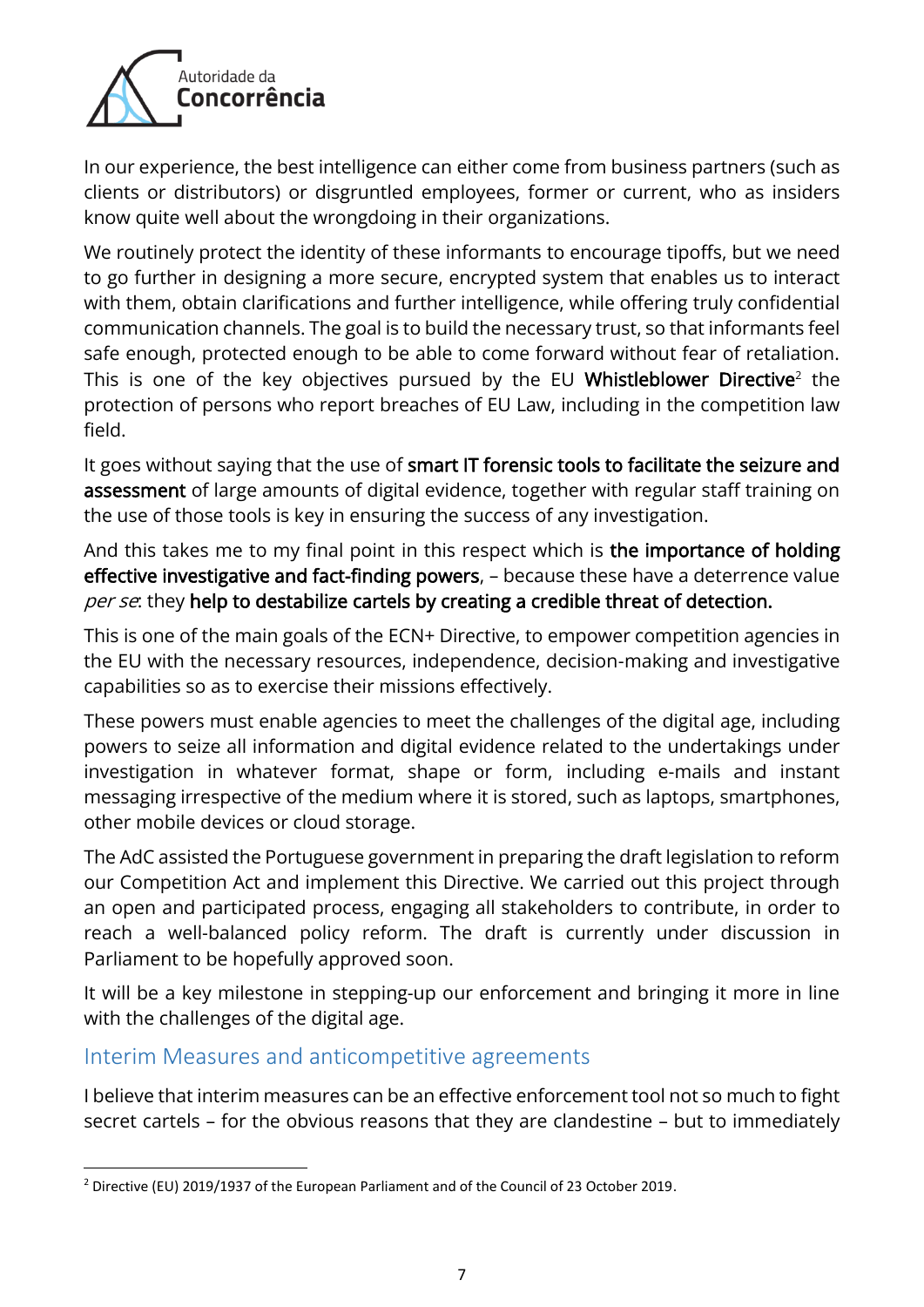

prevent the harm caused by clear-cut anticompetitive agreements or decisions by associations of undertakings. Because sometimes these are not kept secret.

The usefulness of this tool is more obvious when it comes to digital markets because the length of antitrust investigations is often incompatible with the fast pace of tech industries. Interim measures provide an enforcement fast track to tackle specific concerns when the anticompetitive harm is clear-cut.

The trend was inaugurated with the Broadcom case, but I am convinced that it will be increasingly used by competition agencies, despite the DMA. Of course, if the DMA is approved European agencies will need to cooperate even closer within the European Competition Network (ECN) to avoid for example conflicting remedies on gatekeepers – but of course this is a topic for a different conference…

#### Anyway, interim measures go well beyond abuse of dominance in digital markets.

Last year, in light of the economic and social challenges arising from the pandemic, we felt the need to prioritize competition concerns in labor markets. In this respect, we opened a first ever investigation into a no-poach agreement, targeting the Portugal's Professional Football League (LPFP) and the the clubs of the first and second leagues.

In this case, the clubs agreed not to hire football players who terminated their contracts for reasons related to the COVID-19 outbreak and this decision was rendered public by the Leagues.

Therefore, besides opening an investigation against the league and the clubs, we decided to impose interim measures ordering the immediate suspension of the agreed decision, in view of the irreparable harm it would cause. Furthermore, we decided that the football League should communicate to all its member clubs the suspension of the no-poach decision and issue a press to the same effect.

Our preliminary view was that that the decision constituted a naked no-poach horizontal agreement, leading to a reduction of workers' bargaining power and wage level, besides depriving them of labour mobility (note that we are not talking about "Cristiano Ronaldos" here).

We found that the agreement could also harm competition between rival clubs in the hiring of 'inputs' that are relevant for the quality and competitiveness of their teams, therefore also having the potential of depriving consumers of sports events of greater quality.

The football sector actually continued to provide reasons for intervention, when the Football Federation submitted to public consultation, also last year, a draft Regulation establishing the rules on the functioning of the feminine Football league, which included a wage fixing provision, i.e. a cap on the wages to be paid to female football athletes